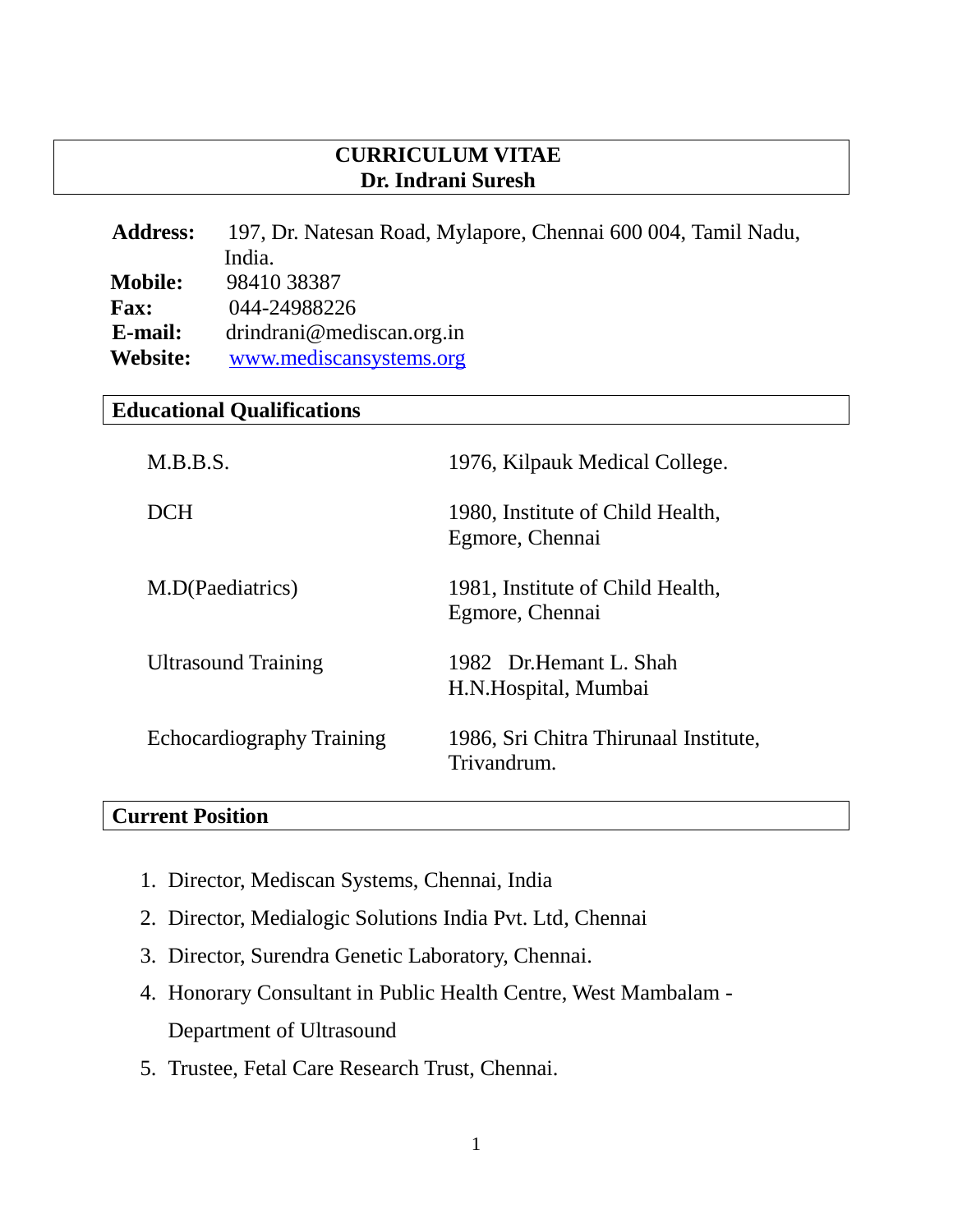#### **Professional Seat**

#### **Member of**

- 1. Indian Academy of Paediatrics
- 2. Indian Academy of Echocardiography
- 3. FOGSI
- 4. ISPAT
- 5. IFUMB

#### **Charitable Services**

- 1. Provided complimentary ultrasound service to Army Personnel at Chennai Military Hospital during the IPKF operations.
- 2. Free Ultrasound machine donated to Voluntary Health Services, Adyar.
- 3. Free ultrasound scans are being provided under her guidance since 1995 at VHS and at Mediscan to the underprivileged patients Chennai for the last 26 years.
- 4. Provides support for over 130 families with children with Mucopolysacchariodisis and Lysosomal storage disorders and free prenatal diagnosis and therapy for many patients via Fetal Care Research Foundation.

| <b>Awards</b>                |                                                                                      |
|------------------------------|--------------------------------------------------------------------------------------|
| <b>Best Doctor Award</b>     | $\overline{\phantom{0}}$<br>September, 2012 Exemplary contribution in                |
|                              | the field of Healthcare Services -                                                   |
|                              | The TN Dr. M.G.R. Medical University, Chennai                                        |
| <b>Citation</b>              | For contribution to Public Health and                                                |
|                              | Welfare, Public Health Centre, Chennai                                               |
| <b>Certificate of Honour</b> | Proficiency in Anatomy & Pathology                                                   |
| <b>Gold Medal</b>            | Proficiency in Medicine                                                              |
|                              | <b>Sadthyathi Icon Award</b> Contribution to Fetal care and Women's welfare by Lions |
|                              | Club                                                                                 |